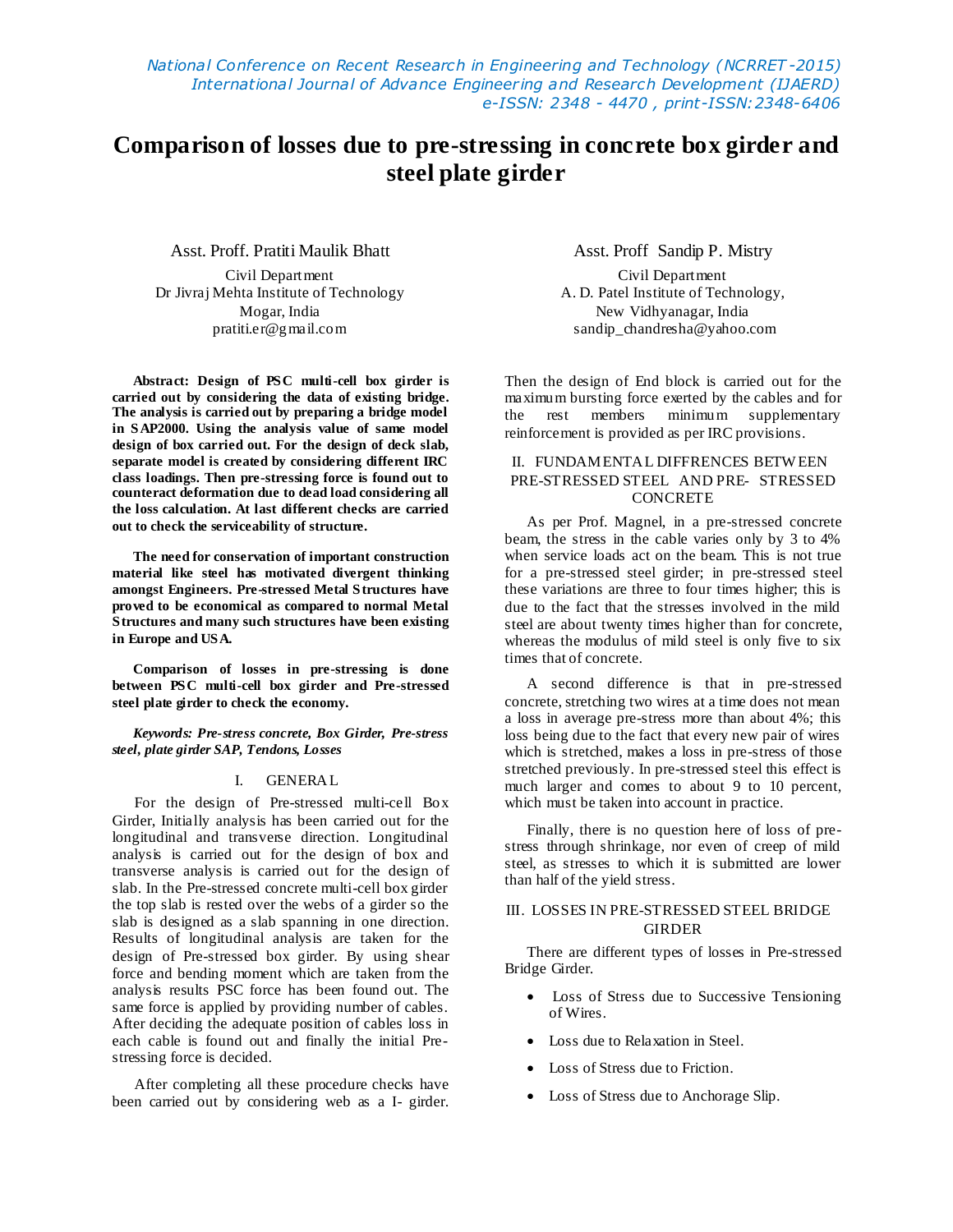# IV. LOSSES IN PRE-STRESSED CONCRETE BRIDGE GIRDER

- There are different types of losses in Prestressed Bridge Girder.
- Loss of Stress due to Successive Tensioning of Wires.
- Loss due to Relaxation in Steel.
- Loss of Stress due to Friction.
- Loss of Stress due to Anchorage Slip.
- Loss Due to Creep
- Loss due to Shrinkage
- V. DESIGN DATA FOR PRE-STRESSED GIRDER:

General geometric requirements:

- Concrete Grade: M45
- Reinforcement: Fe 415
- Center to center span of girder: 50 m
- Width of carriageway: 13.5 m
- Height of box section: 2.5 m
- Bottom width of box: 8.1 m
- Clear cover for any reinforcement: 40 mm
- Number of strands: 19
- Number of cable: 30
- Jacking force: 2617.7 kN
- Jack type: multi pull jack
- Manhole opening: 1 x 0.75 m
- Dimension of box girder:
- Thickness of top slab: 300 mm
- Thickness of bottom slab: 250 mm

Thickness of web:

- Exterior : 300 mm
- Interior : 300 mm

Thickness of cantilevers:

- At ends : 200 mm
- At junction : 450 mm
- Dimension of haunches: 300 mm x 150 mm
- Loadings: 3 LANES OF IRC CLASS A
- *A. Pre-stressed concrete multi cell box girder:*



- Fig. 1. Cross-section of Deck
	- *1) Friction Loss:*

 $P_x = P_0 e^{-(\mu \alpha + kx)}$ 

Coefficient of friction,  $\mu = 0.17$ 

Wobble Coefficient,  $k = 0.002$ 

 $\alpha = 4 e / L$ 

 $e = 2.7183$ 

Loss due to Friction in cable 1

 $P_x = 2617.7 e^{-(0.17 x 0.207 + 0.002 x 25)}$ 

 $= 2404.11$  kN

For the remaining 29 cable the loss due to friction is computed as per above formula

*2) Anchorage Slip*

Length of Box.  $L = 25$  m

Modulus of Elasticity of Steel,  $E_s = 1.95 \times 10^{6}5$  $N/mm^2$ 

Slip at the Jacking  $End = 6$  mm

$$
\Delta = \frac{PL}{AE}
$$

Loss due to Anchorage Slip in Cable 1,

 $P = 6$  x 1.95 x 10<sup>5</sup> x 1875.3 / 25 x 10<sup>3</sup>

 $= 2316.36$  kN

By using the above formula, we can compute the loss due to slip for the remaining cables.

*3) Loss due to Successive Tensioning of Cables*

Area of Concrete =  $8.24 \times 10^6 \text{ mm}^2$ Moment of Inertia =  $7.76 \times 10^{12}$  mm<sup>4</sup>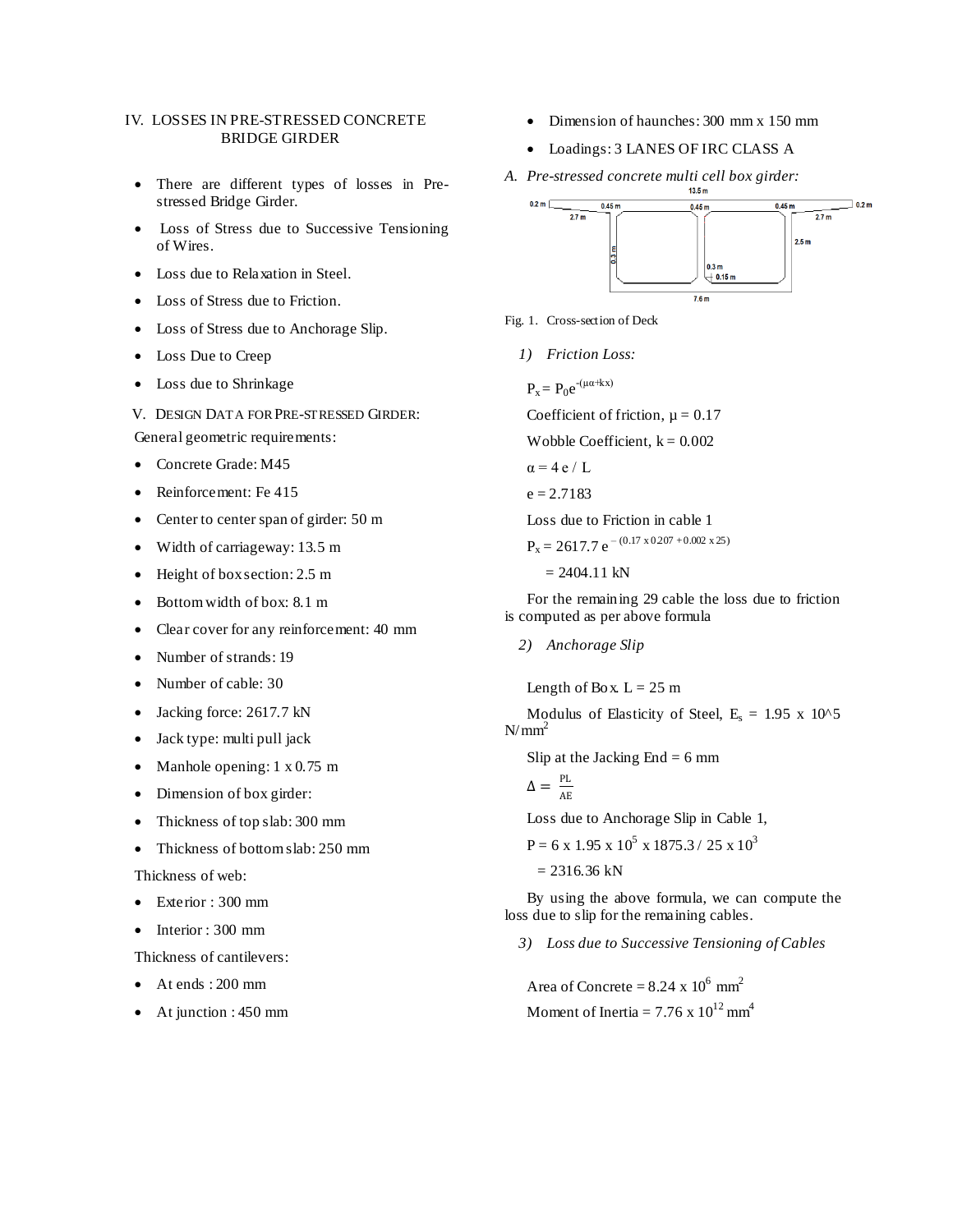| Cable<br>No. | Sequence of<br><b>Tensioning</b> | Cable No.<br><b>Tensioned</b> | Pre-stressing<br>Force, kN | <b>Eccentricity mm</b> | Stress, N/mm <sup>2</sup> | Loss due to Elastic<br>Shortening, kN |
|--------------|----------------------------------|-------------------------------|----------------------------|------------------------|---------------------------|---------------------------------------|
| 1            | 16                               | 1                             |                            |                        |                           |                                       |
|              |                                  | 2                             | 2375.99                    | 1410                   | 2.89E-01                  |                                       |
|              |                                  | 11                            | 2375.99                    | 1410                   | 2.89E-01                  |                                       |
|              |                                  | 12                            | 2375.99                    | 1410                   | 2.89E-01                  |                                       |
|              |                                  | 3                             | 2375.99                    | 1410                   | 2.89E-01                  |                                       |
|              |                                  | $\overline{4}$                | 2375.99                    | 1410                   | 2.89E-01                  |                                       |
|              |                                  | 9                             | 2375.99                    | 1410                   | 2.89E-01                  |                                       |
|              |                                  | 10                            | 2375.99                    | 1410                   | 2.89E-01                  |                                       |
|              |                                  | 5                             | 2375.99                    | 1410                   | 2.89E-01                  |                                       |
|              |                                  | 6                             | 2375.99                    | 1410                   | 2.89E-01                  |                                       |
|              |                                  | 7                             | 2375.99                    | 1410                   | 2.89E-01                  |                                       |
|              |                                  | 8                             | 2375.99                    | 1410                   | 2.89E-01                  |                                       |
|              |                                  |                               |                            |                        | $3.18E + 00$              | $5.90E + 00$                          |

Total Pre-stressing force after loss due to successive tensioning is calculated using above stresses. The total Prestressing force is computed after slip in the following table.

TABLE II.

| Cable No. | PSC Force, kN | <b>PSC</b> Force after Slip, kN | Total PSC Force after Slip, kN |
|-----------|---------------|---------------------------------|--------------------------------|
|           | 5.90E+00      | 2375.99                         | $2.37E + 03$                   |

*4) Loss Due to Creep*

Creep Coefficient,  $\phi = 1.6$ , Modular Ratio, m = 5.81

TABLE III.

| Cable No. | <b>PSC</b> Force after Elastic<br>Shortening, kN | Eccentricity,<br>mm | <b>Stress in</b><br>Concrete,<br>$N/mm^2$ | A ve rage<br>Stress.<br>$N/mm^2$ | <b>PSC</b> Loss due<br>to<br>Creep | <b>PSC</b> force after<br>Creep, kN |
|-----------|--------------------------------------------------|---------------------|-------------------------------------------|----------------------------------|------------------------------------|-------------------------------------|
|           | $2.37E + 03$                                     | 1410                | 2.88E-01                                  | 2.58E-01                         | $4.45E + 00$                       | $2.37E + 03$                        |

TABLE IV. LOSS DUE TO RELAXATION OF STRESSES IN STEEL

| Ultimate tensile stress                | 1862     |                         |
|----------------------------------------|----------|-------------------------|
| % Initial stress                       | 0.69     |                         |
| For % initial stress % loss            | 2.38     | (IRC 18 TABLE 4A)       |
| Immediate loss                         | 1.1186   |                         |
| Remaining losses                       | 3.7842   |                         |
| Total loss                             | 4.9028   |                         |
| loss due to relaxation                 | $30.58+$ |                         |
| long term loss due to relaxation       | 91.73    | (IRC 18: 2000, CL 11.4) |
| Nominal Area of Cable, mm <sup>2</sup> | 1857.3   |                         |

## TABLE I.